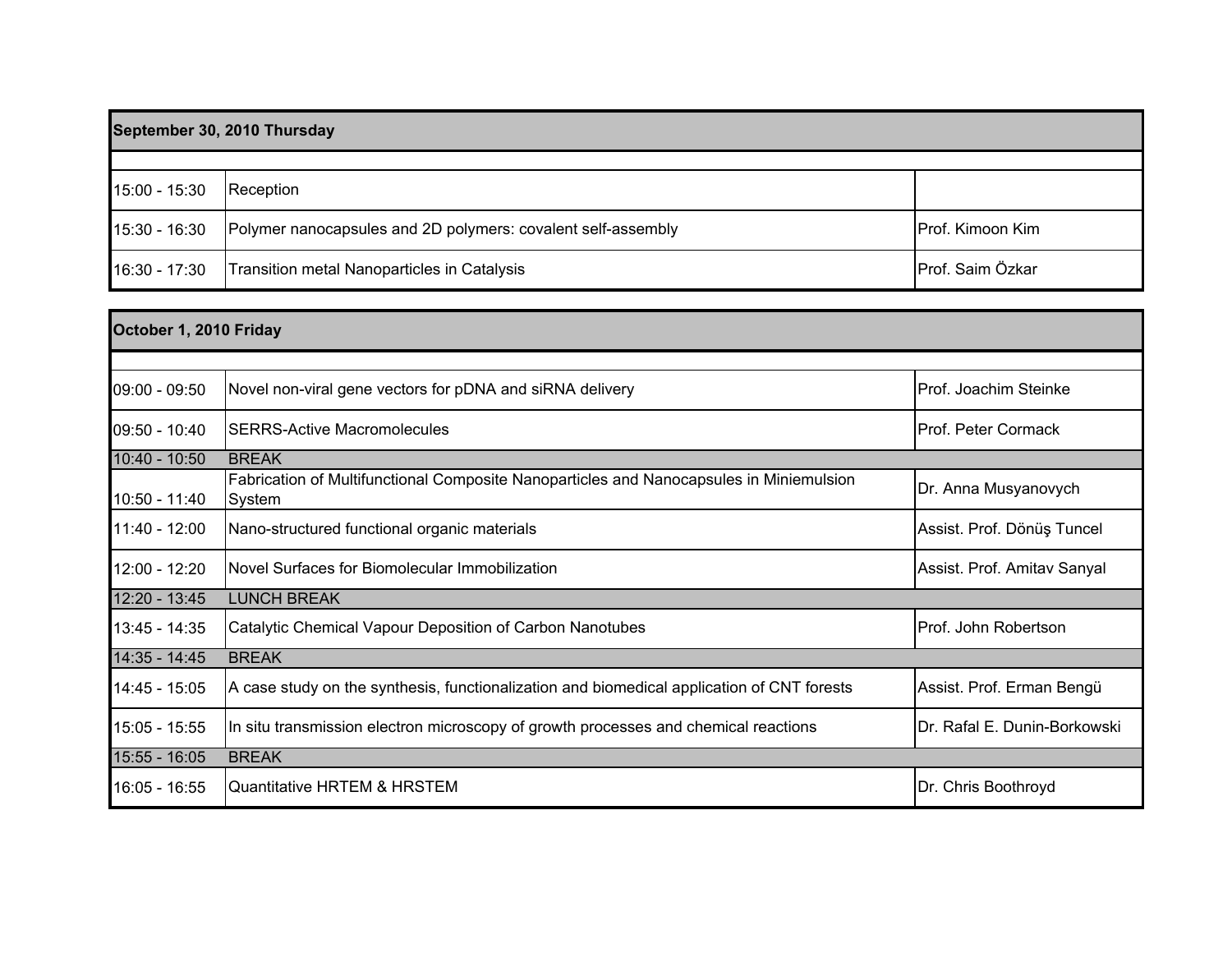| October 2, 2010 Saturday |                                                                                                                                                                              |                             |
|--------------------------|------------------------------------------------------------------------------------------------------------------------------------------------------------------------------|-----------------------------|
|                          |                                                                                                                                                                              |                             |
| 09:00 - 09:50            | Investigation of Water Splitting on TiO2 Single Crystals via STM                                                                                                             | Dr. Stefan Wendt            |
| 09:50 - 10:40            | Transient and Operando Techniques for the Investigation of Reaction Intermediates and<br>Active Sites: Application to the Water-Gas Shift reaction over gold based catalysts | Prof. Alex Goguet           |
| 10:40 - 10:50            | <b>BREAK</b>                                                                                                                                                                 |                             |
| 10:50 - 11:40            | Photonic Band Gap Materials and Their Implications in Photocatalytic H2 Production from<br>Renewables                                                                        | IProf. Hicham Idriss        |
| $11:40 - 12:30$          | In Situ NMR in Catalysis: A study of small alkanes activation and aromatization on Zn and<br>Ga- modified zeolites BEA                                                       | Prof. Alexander Stephanov   |
| 12:20 - 13:45            | <b>LUNCH BREAK</b>                                                                                                                                                           |                             |
| 13:45 - 14:35            | Dynamics and Structure of Short Biopolymers Probed by Fluorescence                                                                                                           | Prof. Werner Nau            |
| 14:35 - 14:45            | <b>BREAK</b>                                                                                                                                                                 |                             |
| 14:45 - 15:05            | Novel mixed oxides with tunable surface properties                                                                                                                           | Assist. Prof. Emrah Özensoy |
| 15:05 - 15:55            | Publishing in materials science - how to stand out from the crowd                                                                                                            | Dr. Carol Stanier           |
| 15:55 - 16:05            | <b>BREAK</b>                                                                                                                                                                 |                             |
| $16:05 - 16:55$          | <b>Bioinspired Functional Surfaces</b>                                                                                                                                       | Dr. Marleen Kamperman       |
| 19:00 - 22:00            | DINNER AT FACULTY OF SCIENCE (SA-Building)                                                                                                                                   |                             |

| October 3, 2010 Sunday |                  |
|------------------------|------------------|
|                        |                  |
|                        |                  |
|                        | <b>EXCURSION</b> |
|                        |                  |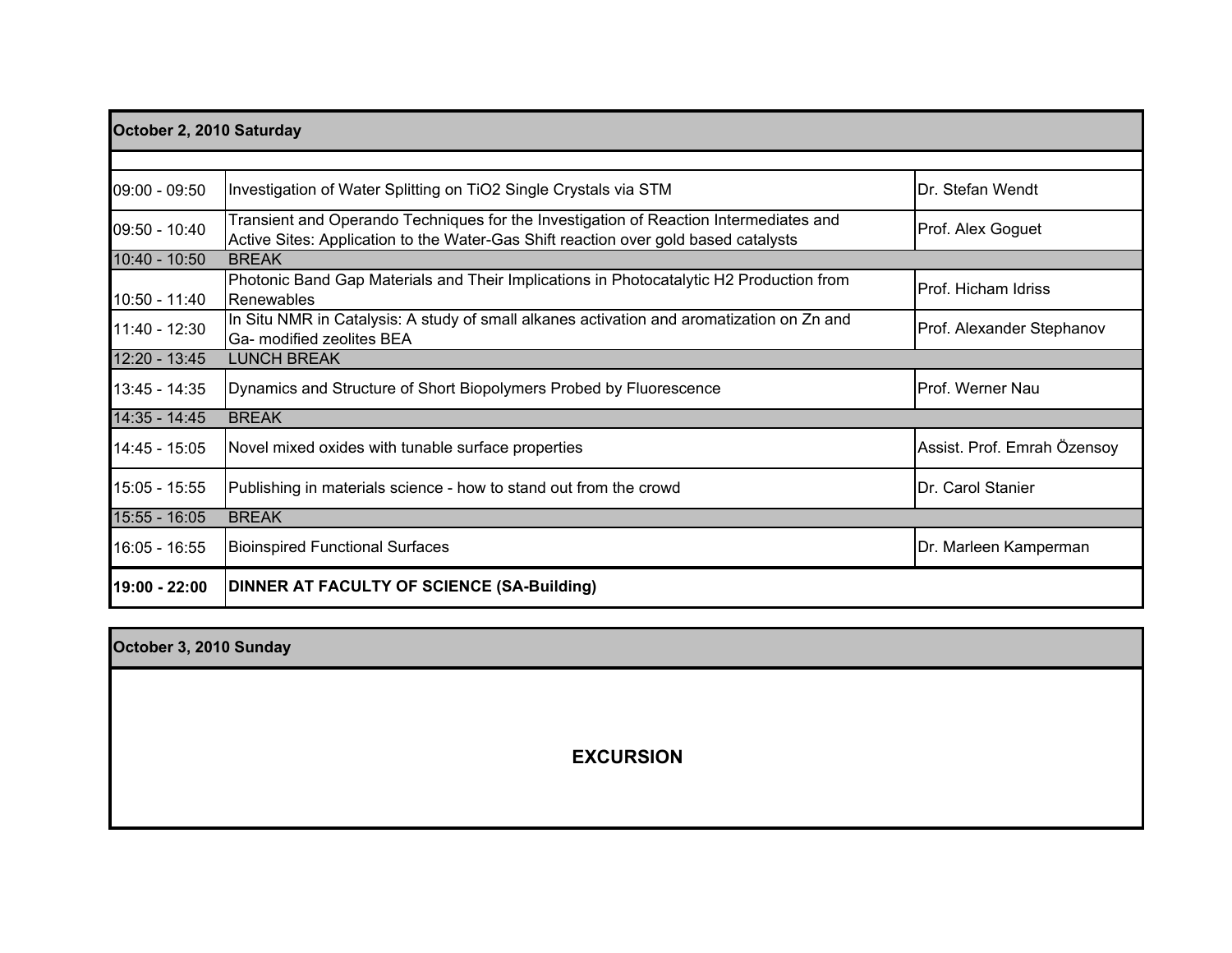| October 4, 2010 Monday |                                                                                                 |                               |
|------------------------|-------------------------------------------------------------------------------------------------|-------------------------------|
|                        |                                                                                                 |                               |
| $08:40 - 10:10$        | Cucurbituril-based nanomaterials and their applications                                         | IProf. Kimoon Kim             |
| $10:10 - 10:20$        | <b>BREAK</b>                                                                                    |                               |
| 10:20 - 11:50          | Fine Applications of Cucurbiturils" and "Introduction to Supramolecular Tandem Enzyme<br>Assays | <b>IProf. Werner Nau</b>      |
| $11:50 - 12:50$        | <b>LUNCH BREAK</b>                                                                              |                               |
| $12:50 - 14:20$        | Nanoparticles for Biomedical Applications: Synthesis, Properties and Characterization           | Dr. Anna Musyanovych          |
| 14:20 - 14:30          | <b>BREAK</b>                                                                                    |                               |
| 14:30 - 16:00          | Off-axis electron holography of magnetic nanoparticles, nanostructures and devices              | IDr. Rafal E. Dunin-Borkowski |
| $16:00 - 16:10$        | <b>BREAK</b>                                                                                    |                               |
| 16:10 - 17:40          | Microanalysis in the TEM                                                                        | Dr. Chris Boothroyd           |
| 18:00 - 20:30          | <b>POSTER SESSION &amp; COCKTAIL (SB-Building)</b>                                              |                               |

| October 5, 2010 Tuesday |                                                                                                                                                                                                                                                |                             |
|-------------------------|------------------------------------------------------------------------------------------------------------------------------------------------------------------------------------------------------------------------------------------------|-----------------------------|
|                         |                                                                                                                                                                                                                                                |                             |
| $08:40 - 10:10$         | Scanning tunneling Microscopy for the investigation of model catalysts with atomic<br>resolution                                                                                                                                               | <b>IDr. Stefan Wendt</b>    |
| $10:10 - 10:20$         | <b>BREAK</b>                                                                                                                                                                                                                                   |                             |
| 10:20 - 11:50           | Coupling of infrared and mass spectrometry with steady state isotopic transient kinetic<br>analysis for the investigation of reaction intermediates in gas phase heterogeneously<br>catalysed reaction: Design and experimental considerations | Prof. Alex Goguet           |
| $11:50 - 12:50$         | <b>LUNCH BREAK</b>                                                                                                                                                                                                                             |                             |
| 12:50 - 14:20           | Basics of Solid State NMR for Application in Catalysis                                                                                                                                                                                         | Prof. Alexander Stephanov   |
| $14:20 - 14:30$         | <b>BREAK</b>                                                                                                                                                                                                                                   |                             |
| 14:30 - 16:00           | Porous Polymer Microspheres: Synthesis and Analytical Science Applications                                                                                                                                                                     | <b>IProf. Peter Cormack</b> |